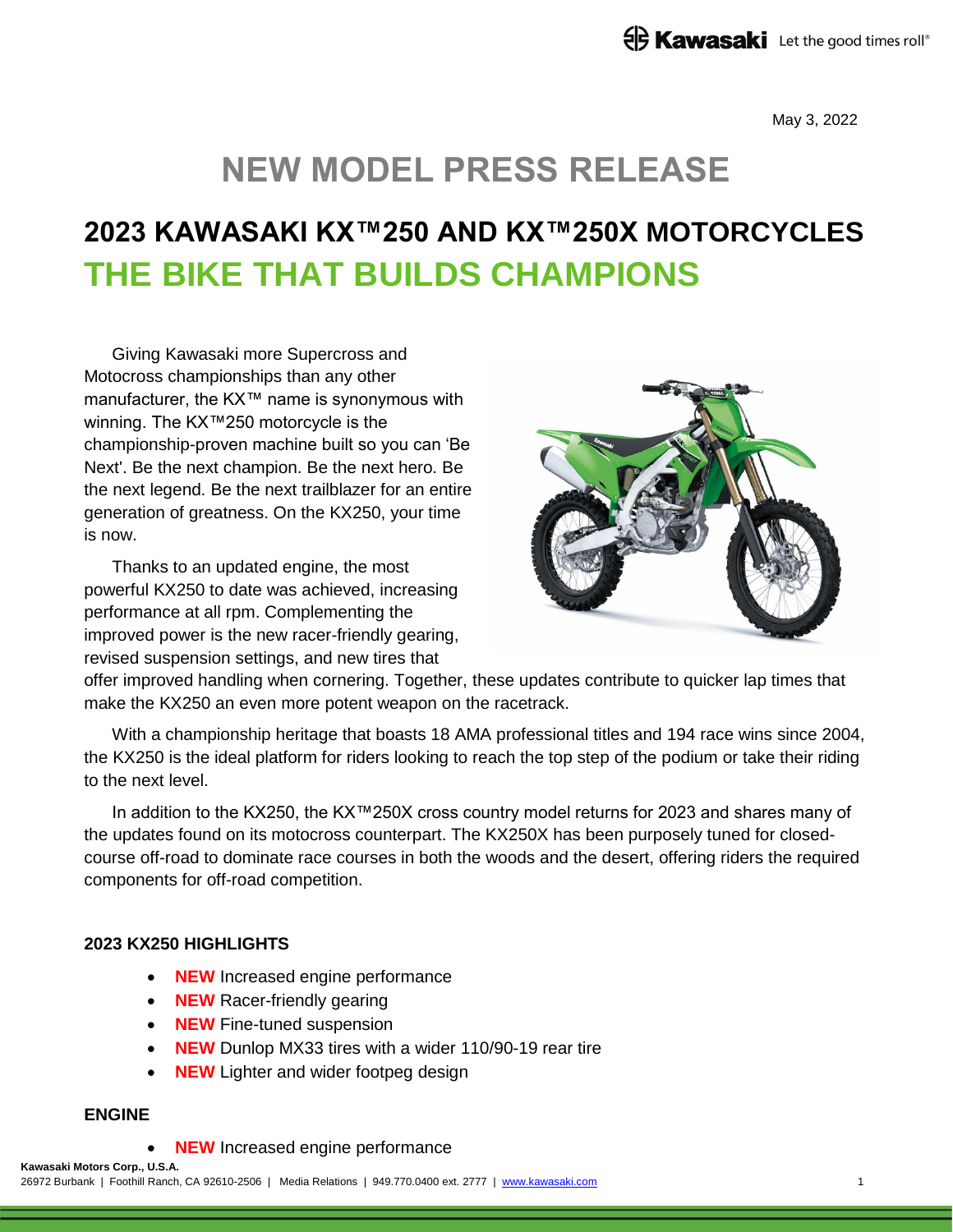- **NEW** Intake valves and valve pitch
- **NEW** Straighter intake duct
- **NEW** Repositioned upstream injector
- **NEW** Longer exhaust header pipe
- **NEW** Advanced ignition timing
- **NEW** Racer-friendly gearing

Tuned for race-experienced riders, the 249cc liquid-cooled, four-stroke engine receives several updates for 2023 that are designed to help the KX250 achieve stronger performance across the revrange and result in quicker lap times and better holeshot performance.

The KX250 continues to utilize the finger-follower valve actuation – a valve train designed by Kawasaki's World Superbike engineers – to help achieve a high rev limit that allows for the use of more aggressive cam profiles and contributes to high rpm performance. For 2023, the KX250 receives a 1.5mm narrower pitch for the intake valves and increased clearance at the valve seats to deliver increased cylinder-filling efficiency and improved combustion for improved peak performance. The intake valves have been reduced by 1mm for increased cylinder head and valve seat reliability as well as to accommodate the tighter valve pitch. To match the valve size and pitch changes, the crown on the 14.1:1 bridged-box piston has been redesigned. A dry film lubricant coating on the piston skirts reduces friction at low rpm and helps with the piston bedding-in process.

The airbox construction features a short, tapered intake funnel, contributing to increased high rpm performance. The KX250 was the first production motocross bike with dual injectors. An injector downstream of the throttle valve is tasked with delivering a smooth, instant response, and a second, upstream injector located close to the airbox is a significant contributor to engine output at high rpm. For 2023, the downdraft-style intake duct is now straighter and the upstream injector has been repositioned from above to below the duct. These changes further contribute to increased cylinderfilling efficiency, adding to the KX250's peak performance.

New advanced ignition timing was developed to complement the engine changes made to the KX250. A 100mm longer exhaust header pipe offers increased low-mid torque. In addition to increased performance, Kawasaki engineers focused on a racer-friendly power delivery, which was achieved by increasing the moment of inertia in the magneto rotor. The coned disc-spring hydraulic clutch pushrod has been revised from steel to a steel cap and aluminum shaft, resulting in lighter clutch operation. The hydraulic clutch is designed to provide a more consistent feeling through minimal change in clutch play as the clutch heats up during heavy use.

Based on feedback from Kawasaki's efforts with the Monster Energy/Pro Circuit/Kawasaki racing team in both supercross and motocross, engineers have lengthened the transmission's first gear to make it easier to use in a greater number of situations. Second gear was also fine-tuned to offer a smooth transition from first to third gear. For increased strength, the connecting rod big-end bearing crush height was increased and the main holding circuit relay was revised for improved reliability.

The KX250 features an electric start, which can be activated by the push of a button located on the handlebar near the right grip, making starting easy and convenient. A lightweight, compact Li-ion battery helps keep weight down, as does an automatic centrifugal decompression system fitted to the exhaust cam, which lifts one exhaust valve to facilitate starting.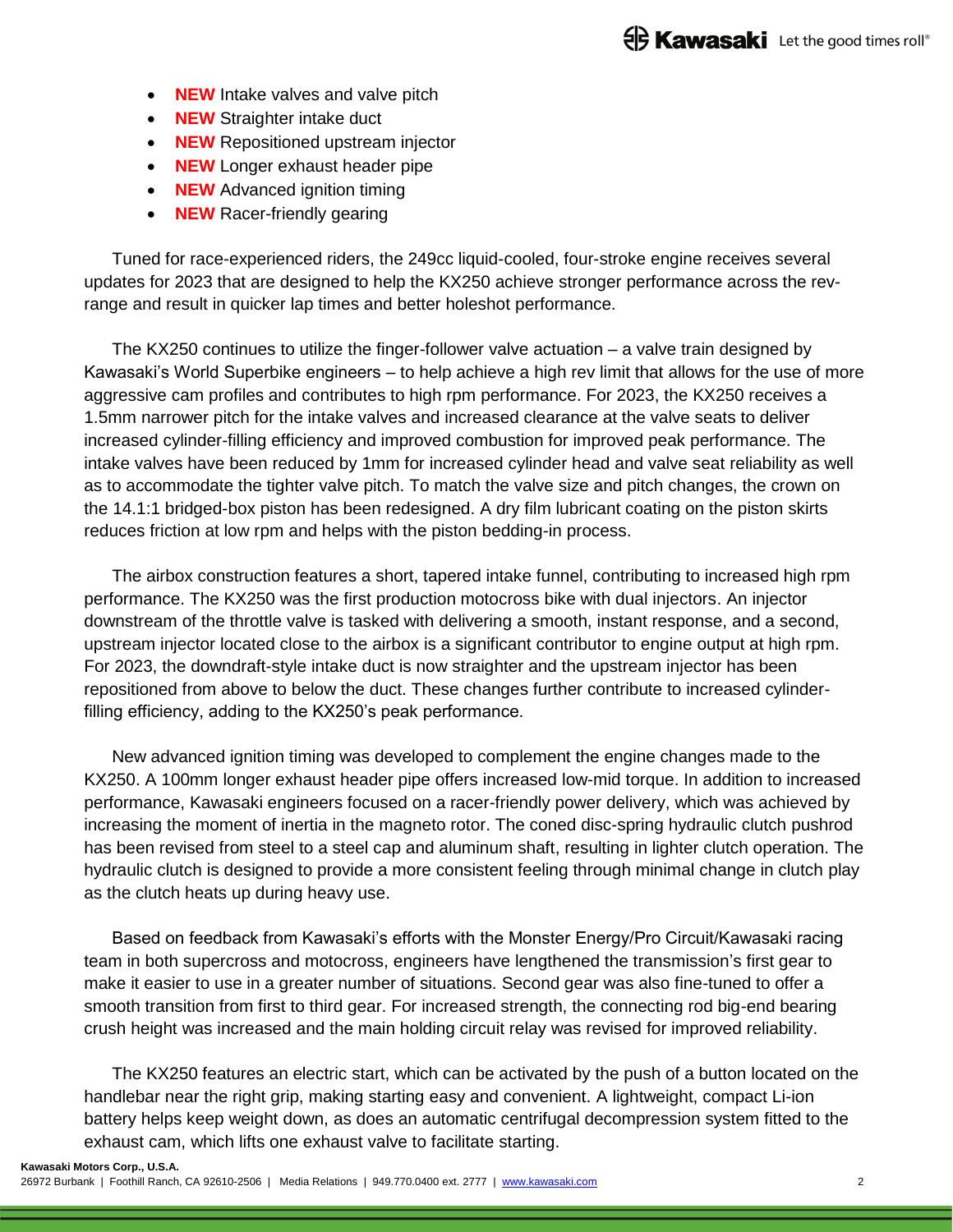# **DFI COUPLERS**

Contributing to the race-winning engine characteristics, the digital fuel injection system of the KX250 features a coupler package that has set the industry standard ECU tuning. Each KX250 motorcycle comes standard with three different couplers, easily allowing riders to select preprogrammed fuel injection and ignition mapping to suit their riding style or track conditions. The four-pin couplers for the DFI® engine select maps that are designed for standard, hard or soft terrain settings. Changing the engine map is as simple as connecting the coupler cap of choice. For riders looking to fine-tune their ECU settings, the KX™ FI Calibration Kit (Handheld) is offered as a Kawasaki Genuine Accessory and provides access to the fully programmable ECU. Used by the factory race teams, the handheld device eliminates the need for a trackside laptop and gives riders the ability to create custom maps for precise adjustment of fuel and ignition settings. The user-friendly device can store up to seven preset maps and is PC-compatible.

## **LAUNCH CONTROL**

The launch control system of the KX250 motorcycle is a major advantage and favorite for riders who are focused on getting to the first turn ahead of their competition. The push-button activation retards ignition timing in first and second gear, helping maximize traction on surfaces like concrete starting pads and put the bike's potent power to the ground. Once the rider shifts into third gear, normal ignition mapping immediately resumes and full power is restored.

### **CHASSIS**

The KX250's slim aluminium perimeter frame is based on that of the KX™450 motorcycle and with lightweight, nimble handling, and slim ergonomics in mind. Its design is a lightweight construction composed of forged, extruded, and cast parts. The frame offers optimized rigidity balance, and while many of the parts are common with the KX450's frame, the cast parts like the shock tower mount and engine hangers were designed specifically for the needs of the KX250. Adding to the frame's rigidity balance is the use of the engine as a stressed member.

Like the KX450, the KX250 also utilizes a swingarm to deliver the rigidity necessary to match the frame and help increase traction at the rear wheel. The center of gravity and key dimensions such as swingarm pivot, output sprocket and rear axle locations have all been carefully selected so that the rear tire drives the bike forward.

### **SUSPENSION**

- **NEW** Fine-tuned suspension
- **NEW** Lighter bolts

For 2023, the front and rear suspension settings have been revised, contributing to improved cornering. These changes help provide the rider with greater front-end feedback and contribute to a more planted feel upon corner entry. Additionally, ground-holding performance has been improved and makes it easier for the rider to hold their selected line through a corner. The rear suspension updates are designed to improve performance at the exit of the corner, contributing to strong acceleration.

**Kawasaki Motors Corp., U.S.A.** The KX250 is equipped with large diameter 48mm KYB inverted coil-spring front forks that offer optimum action at the initial part of the fork stroke. The forks feature large-diameter inner tubes, enabling the use of 25mm damping pistons and delivering smooth action and firm damping. Fork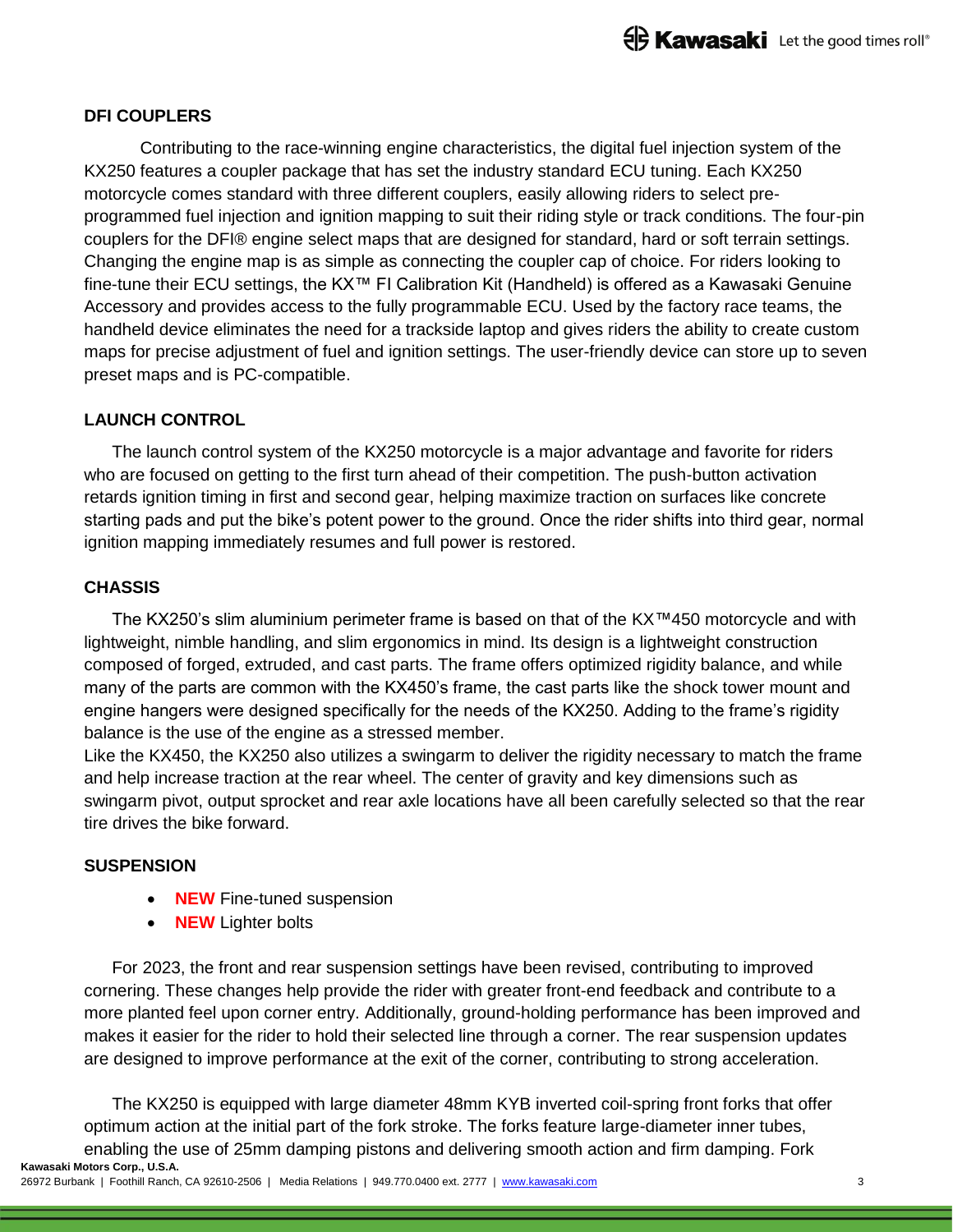internals have been fine-tuned to deliver firmer compression damping to achieve increased performance without sacrificing ride comfort. A revised oil height on the front forks contributes to optimized characteristics of the front fork springs. A Kashima Coat on the forks' outer tubes creates a hard, low-friction surface to help prevent wear abrasion on the inside of the tubes, ensuring the sliding surfaces remain smooth over time while protecting the outside against corrosion. The lubricating material in the coat contributes to smoother suspension action and a better overall ride feel.

In the rear, a KYB shock unit complements the front fork. The rear shock features dual compression adjustability, which allows high-speed and low-speed damping to be tuned separately. New shock valving settings enable firmer compression damping that improves performance while maintaining the comfort the KX250 is known for. A Kashima Coat on the tank cylinder helps prevent wear abrasion and reduces friction for smoother suspension action. A new Uni-Trak® rear suspension system mounts the linkage arm below the swingarm, allowing a longer rear suspension stroke. The linkage ratios are the same as those found on the KX450 motorcycle, contributing to both increased absorption and damping performance. In order to make the KX250 as light as possible, the fork cover bolts were changed from steel to aluminium and the rear linkage collar was changed from steel to aluminium and now uses hollow instead of solid bolts.

## **BRAKES AND WHEELS**

- **NEW** Dunlop MX33 tires
- **NEW** Wider, 110/90-19 rear tire sizing

Contributing to the numerous factory-style racing components on the KX250 motorcycle are petal disc brakes. Up front is an oversized 270mm Braking® brand rotor, which delivers strong braking force and superb control. A KX450-style front master cylinder adds to the high level of control and overall feedback found in the front brake.

On the rear, a 240mm Braking brand disc contributes to controllability and offers optimized stopping performance. The petal-style discs contribute to both sporty looks and help deflect debris. A rear caliper guard helps protect the caliper from damage.

For 2023, the KX250 has been fitted with new Dunlop MX33 tires, offering increased traction to match the more powerful engine. The front features 80/100-21 sizing, while the rear can now be found in a wider 110/90-19 sizing for increased traction and a more planted rear-end feel.

# **ERGONOMICS**

**NEW** Lighter and wider footpeg design

Kawasaki continues its unmatched commitment towards providing riders with class-leading comfort thanks to its ERGO-FIT® adjustable handlebar mounting system and footpegs to fit a variety of riders and riding styles. New for 2023 is a revised wide-style footpeg design that is now 5mm wider (front-torear) and positioned 3mm rearward, offering excellent grip, superb feel, and making it easier to weight the pegs. This new design is also lighter thanks to aluminum footpeg brackets replacing the previous steel brackets. The weight savings of the footpegs, along with the suspension changes, contribute to a weight savings of almost one pound, helping offset the new larger rear tire.

**Kawasaki Motors Corp., U.S.A.** A factory-style 1-1/8" thick aluminum Renthal® Fatbar® handlebar comes standard and features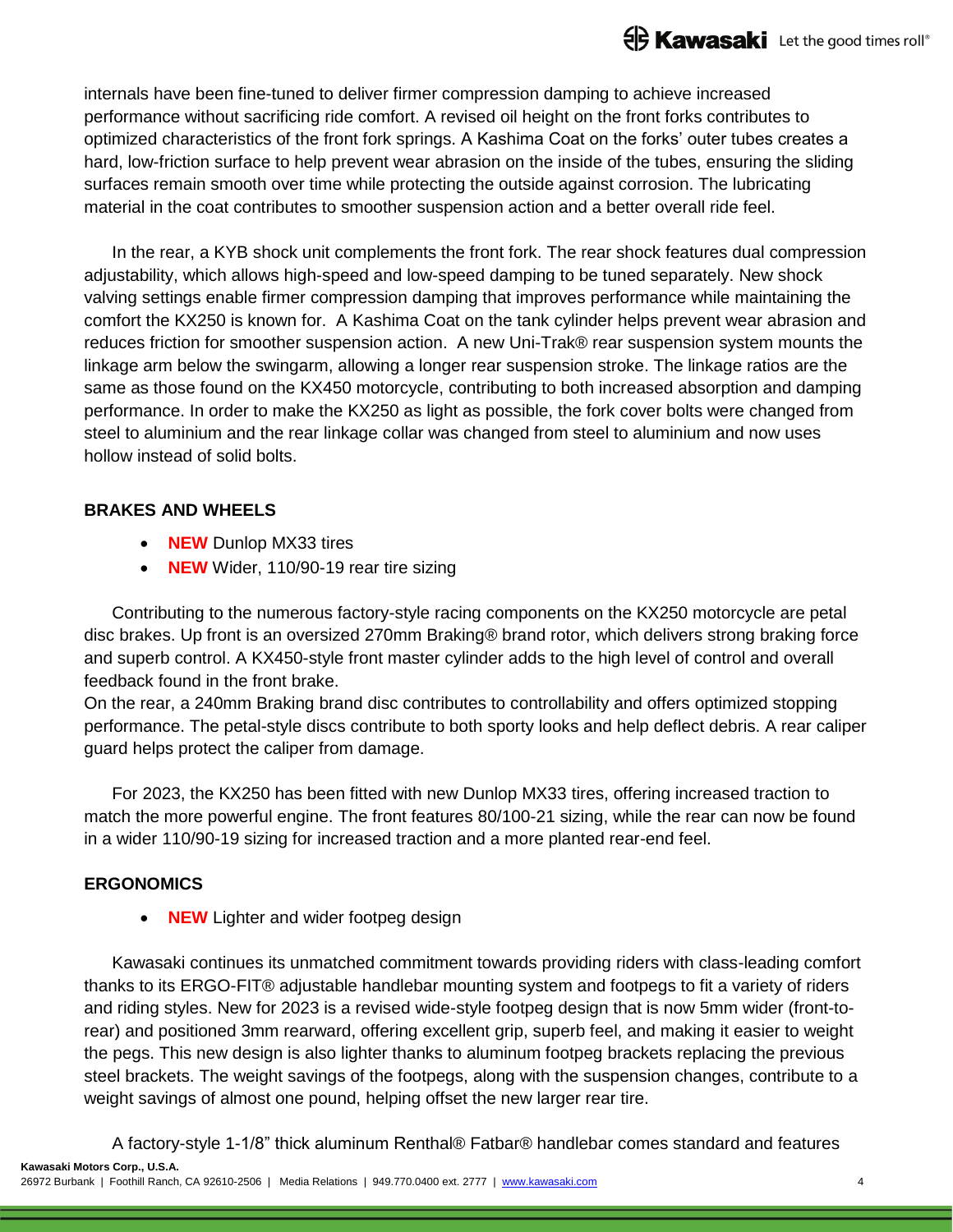four-way adjustable mounts. The multi-position handlebars offer two mounting holes with 35mm of adjustability, and the 180-degree offset clamps boast four individual settings to suit different size riders. The footpegs feature dual-position mounting points, with a lower position that reduces the standard setting by an additional 5mm. The lower position effectively lowers the center of gravity when standing, and reduces knee angle when taller riders are seated.

# **BODYWORK AND STYLING**

Complementing the increased engine power and improved handling of the 2023 KX250 is sleek bodywork with factory-style graphics that helps ensure it's the sharpest looking bike in the paddock and further reflect its highly-tuned performance. The bodywork on the KX250 has been designed to facilitate rider movement with long, smooth surfaces that make it easy to slide back and forth. The seams between the shrouds, seat, and side covers are as flush as possible to help the rider move around on the bike. The top of the fuel tank allows a flat progression from the seat to the tank, which gives the rider greater freedom of movement when changing riding position and facilitates sitting farther forward. The single-piece radiator shrouds are slim where they come in contact with the rider's legs and positioned close to the frame. In-mold graphics result in an ultra-smooth surface and contribute to the KX250's factory-racer looks.

Engine covers have been designed to be as smooth as possible in order to not impede rider movement. Helping the KX250 retain its factory-style look is a gold finish on the oil cap and the two plugs on the generator cover, while the rims are coated in black alumite.

### **2023 KX250X HIGHLIGHTS**

- **NEW** Increased engine performance
- **NEW** Racer-friendly gearing
- **NEW** Wider footpeg design
- 18-inch rear wheel
- Off-road ready suspension

The KX250X shares many winning traits with its KX250 motocross counterpart including the engine, frame, chassis and styling. Similar to the KX250, it benefits from several updates for 2023 with a new more powerful engine, more racer-friendly gearing thanks to transmission revisions, new magneto rotor with increased moment of inertia, revised clutch pushrod for lighter clutch operation and a new wider footpeg design. In addition to the successful KX250 base, the KX250X returns with several unique cross-country features such as softer suspension settings, shorter gearing, off-road 21"/18" wheel combination, Dunlop Geomax AT81 tires, skid plate, and kickstand. The softer suspension settings and shorter gear ratio were designed to help create the optimal handling package for the raceready off-road KX lineup.

# **KAWASAKI TEAM GREEN™ RACER REWARDS**

The Kawasaki Team Green™ Racer Rewards program offers contingency rewards available for eligible KX riders. Team Green's Racer Rewards program will be available at more than 501 motocross and off-road events across the nation.